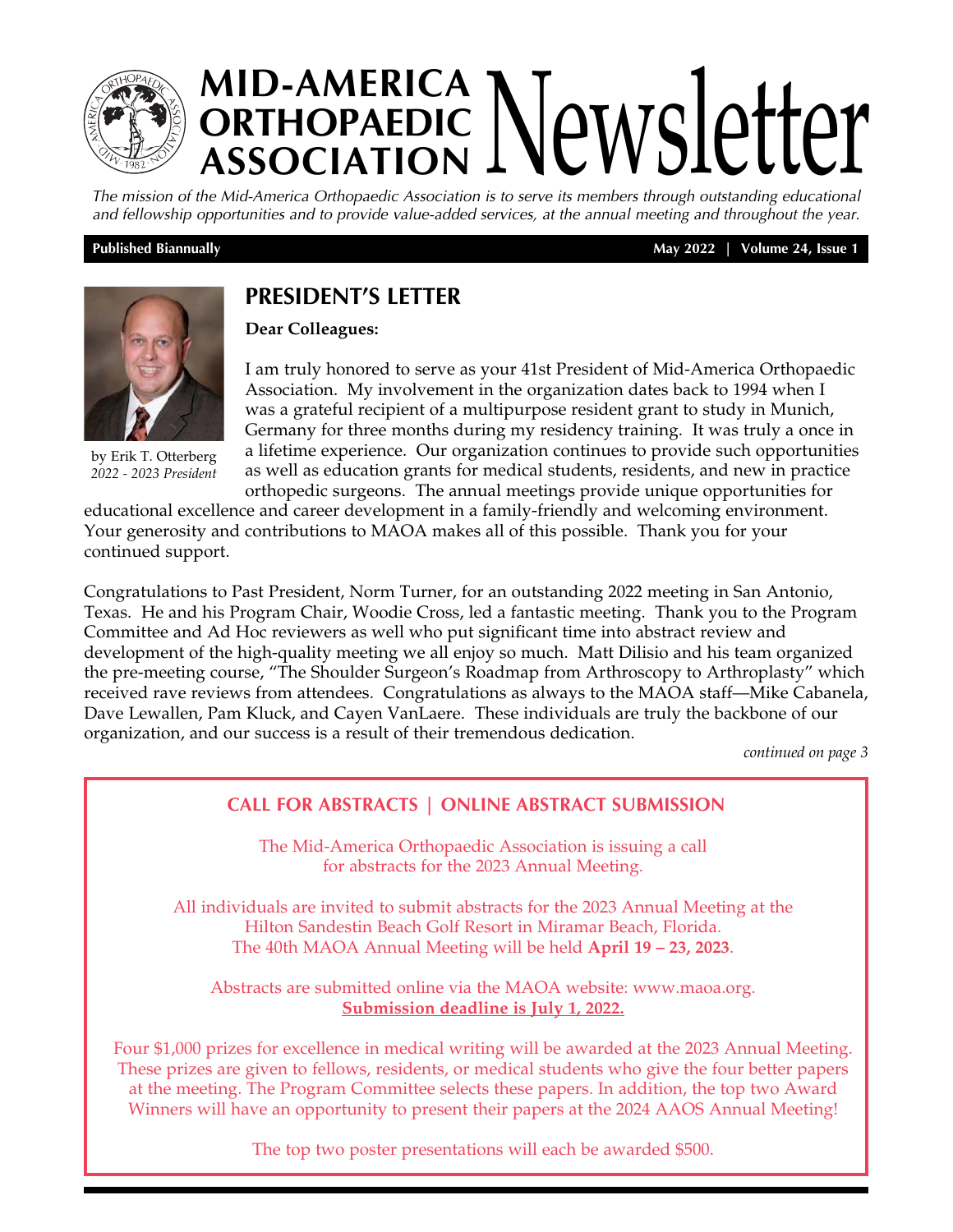# **INSIDE THIS ISSUE:**

- 2 Board of Directors<br>2 Committees **2** Committees
- **3** MAOA Office
	-
- **4** Calendar **6** Education Programs
- **6** Members in News
- 
- **7** Education Grant Recipients
- **8** Education & Research Fund
- **9** In Memorium
- **10** Membership Information
- **11** New Members
- **12** 39th Annual Meeting Recap
- **15** Reciprocal Meeting Registration Rates
- **16** Future Meetings

#### **MID-AMERICA ORTHOPAEDIC ASSOCIATION 2022 – 2023 BOARD OF DIRECTORS**

Erik T. Otterberg, MD *President*

Craig J. Della Valle, MD *First Vice-President*

James A. Keeney, MD *Second Vice-President*

Norman S. Turner, MD *Immediate Past President*

Anthony F. Guanciale, MD *Secretary*

Jeffrey A. Macalena, MD *Treasurer*

Robert L. Kurland, MD *Historian*

David G. Lewallen, MD *Managing Director*

Matthew F. Dilisio, MD *2023 Program Committee Chair* 

Scott M. Sporer, MD *Membership Committee Chair*

Lisa K. Cannada, MD *Education Committee Chair*

Matthew D. Karam, MD *Exhibits Committee Chair*

Amy L. McIntosh, MD *Member at-large (one year)*

R. Michael Meneghini, MD *Member at-large (two years)*

Julie Y. Bishop, MD *Member at-large (three years)*

William A. Brown, J.D. *General Counsel*

Craig S. Roberts, MD, MBA *Development Consultant (ex officio position)*

Matthew P. Abdel, MD *2024 Program Committee Chair (ex officio member)*

Jeffrey R. McLaughlin, MD *MAOA Representative on AAOS Board of Councilors (ex officio position)*

#### **MID-AMERICA ORTHOPAEDIC ASSOCIATION 2022 – 2023 COMMITTEES**

#### **Membership Committee**

Scott M. Sporer, MD | Chair, 2022-2023 Paul R. Fleissner, Jr., MD | Chair, 2023-2024 W. Kelton Vasileff, MD | Chair, 2024-2025 Anthony F. Guanciale, MD | Secretary Courtney R. Carlson Strother, MD

#### **Program Committee**

Matthew F. Dilisio, MD | Chair, 2022-2023 Matthew P. Abdel, MD | Chair, 2023-2024 Christopher McAndrew, MD | Chair 2024-2025 William W. Cross, III, MD | Past Program Chair Jonathan D. Barlow, MD Charles P. Hannon, MD Jacob Markel, MD

#### **Nominating Committee**

Norman S. Turner, MD | Chair Cory G. Couch, MD Matthew A. Mormino, MD Nicolas O. Noiseux, MD, MS, FRCSC Brent L. Norris, MD

#### **Planning Committee**

David G. Lewallen, MD | Chair Craig J. Della Valle, MD James A. Keeney, MD Erik T. Otterberg, MD Norman S. Turner, MD

#### **Finance Committee**

Jeffrey A. Macalena, MD | Chair Michael T. Archdeacon, MD David G. Lewallen, MD Craig R. Mahoney, MD Norman S. Turner, MD

#### **Audit Committee**

Craig J. Della Valle, MD | Chair Justin C. Siebler, MD Glenn D. Wera, MD

#### **By-Laws Committee**

Henry T. Goitz, MD | Chair William A. Brown, JD David G. Lewallen, MD Davin D. Cordell, MD Nicholas H. Maassen, MD

#### **Education Committee**

Lisa K. Cannada, MD | Chair David C. Flanigan, MD Curtis W. Hartman, MD T. Toan Le, MD Brett R. Levine, MD, MS

#### **Exhibits Committee**

Matthew D. Karam, MD | Chair Lucas T. Buchler, MD S. Trent Guthrie, MD Sara M. Putnam, MD Jonathan E. Webb, MD Erin Stockwell, MD